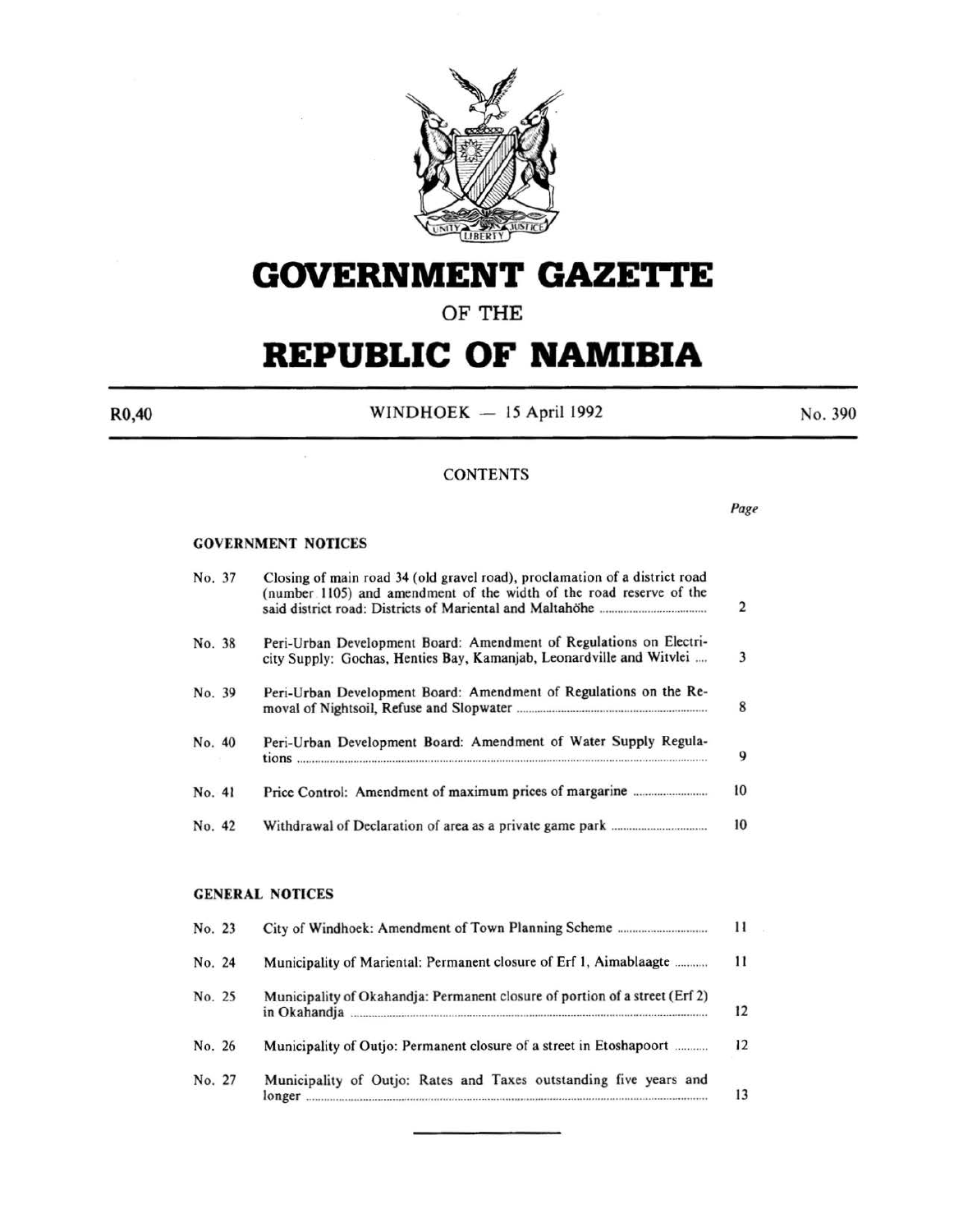$\overline{\phantom{a}}$ 

-

-

### **Government Notices**

#### MINISTRY OF WORKS, TRANSPORT AND COMMUNICATION

No. 37

1992

#### CLOSING OF MAIN ROAD 34 (OLD GRAVEL ROAD), PROCLAMATION OF A DISTRICT ROAD (NUMBER 1105) AND AMENDMENT OF THE WIDTH OF THE ROAD RESERVE OF THE SAID DISTRICT ROAD: DISTRICTS OF MARIENTAL AND MALTAHOHE

It is hereby made known-

- (a) in terms of section 22(2) of the Roads Ordinance, 1972 (Ordinance 17 of 1972), that the President, has -
	- (i) in the districts of Mariental and Maltahohe, under section  $22(1)(c)$ of the said Ordinance closed the road described as main road 34 (old gravel road) in Schedule II to Proclamation 36 of 1953, new portions and extensions of which are described in Schedules II and III to Proclamation 11 of 1959 and Schedule III to Proclamation 40 of 1961 and shown on sketch-map P1477 by the symbols A-B-C-D-E-F-G-H -J-K-L-M -N-0-P-Q-R-S-T-U-V-VI-W-W 1-X-Y -Z-Zl; and
	- (ii) in the district of Mariental, under section  $22(1)(b)$  of the said Ordinance proclaimed a district road as described in the Schedule and shown on sketch-map P1477 by the symbols Y-Z;
- (b) in terms of section 23(3) of the said Ordinance that the President has under section  $23(1)(c)$  of the said Ordinance declared the road referred to in paragraph (a)(ii) to be a district road (number 1105); and
- (c) in terms of section 3(4)(b) of the said Ordinance that the President has under section  $3(4)(aA)$  of the said Ordinance decreased the width of the road reserve of the road referred to in paragraph (a)(ii) to thirty metres.

The said sketch-map shall at all times lie open to inspection at the office of the Permanent Secretary: Works, Transport and Communication, Windhoek, during normal office hours.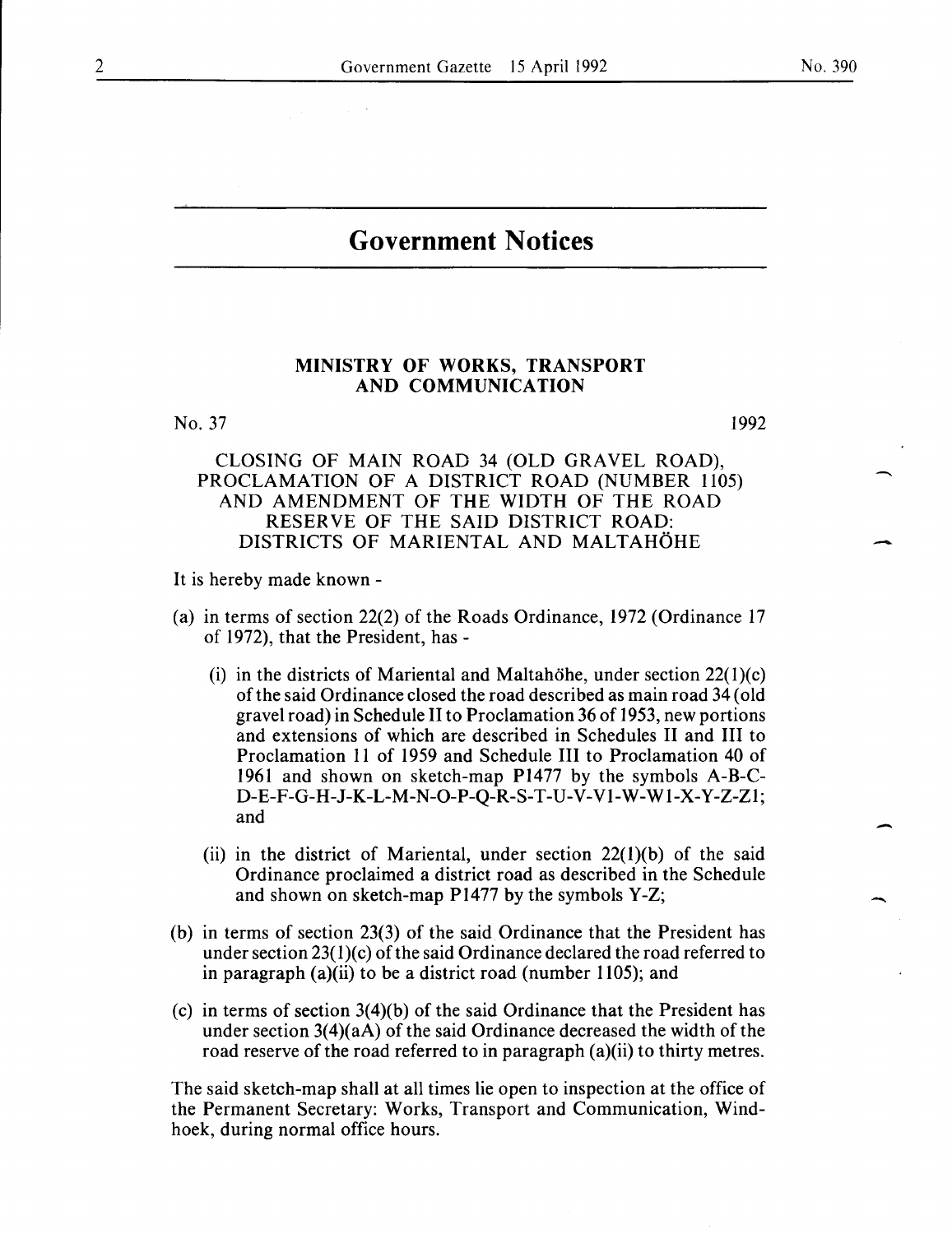#### SCHEDULE

From a point (Y on sketch-map P1477) on district road 1103 on the farm Keikanachab West 91 generally eastwards across the said farm and the common boundary of Plots 106 and 107, the common boundary of Plot 105 and the said farm, and the Fish River to a point (Z on sketch-map **P** 1477) at the junction with trunk roads  $1/3$  and  $1/4$  at the beginning of Michael van Niekerk Street in the town of Mariental.

#### **MINISTRY OF LOCAL GOVERNMENT AND HOUSING**

No. 38 1992

#### PERI-URBAN DEVELOPMENT BOARD: AMENDMENT OF REGULATIONS ON ELECTRICITY SUPPLY: GOCHAS, HENTIES BAY, KAMANJAB, LEONARDVILLE AND WITVLEI

The President has under section 40 of the Peri-Urban Development Board Ordinance, 1970 (Ordinance 19 of 1970), with effect from 1 April 1992, further amended the Regulations on Electricity Supply promulgated under Government Notice 20 of 1974, as set out in the Schedule.

#### SCHEDULE

I. The following heading is hereby substituted for the heading:

"PERI-URBAN DEVELOPMENT BOARD: REGULATIONS ON ELECTRICITY SUPPLY: ARANDIS, GOCHAS, HENTIES BAY, KAMANJAB, LEONARDVILLE AND WITVLEI.".

- 2. Part I is hereby amended
	- (a) by the substitution for the heading of the following heading:

"PART 1: REGULATIONS APPLICABLE TO THE PERI-URBAN AREAS ARANDIS, GOCHAS, HENTIES BAY, KAMANJAB, LEONARDVILLE AND WITVLEI."; and

- (b) by the substitution for paragraph (a) of regulation 1 of the following paragraph:
	- "(a) All charges, fees and deposits provided for under these regulations shall be payable to the Board at its offices at Arandis, Gochas, Henties Bay, Kamanjab, Leonardville, Witvlei or in Windhoek.".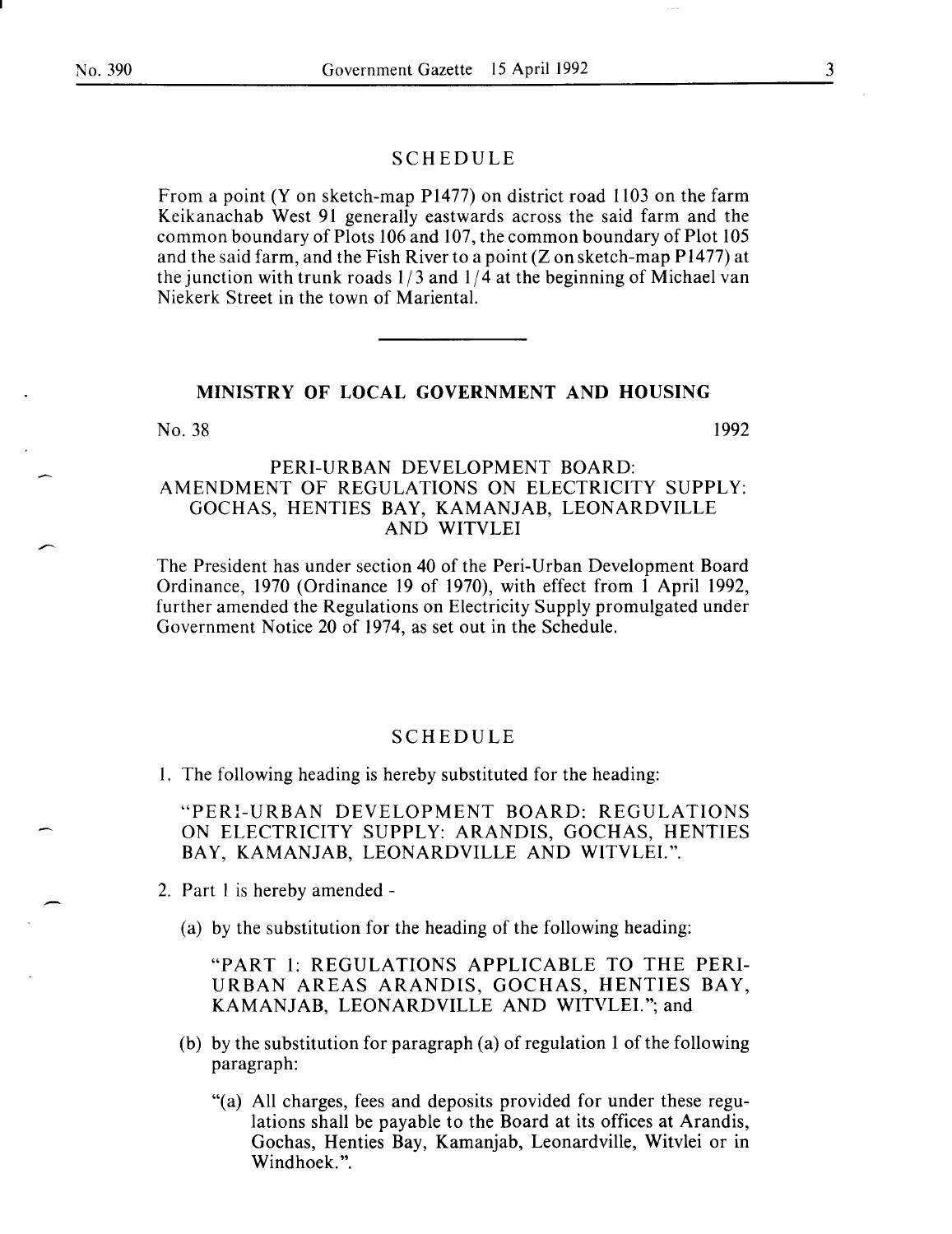No. 390

-

-

3. The following part is hereby inserted after Part 6:

"PART 6A: REGULATIONS APPLICABLE TO THE PERI-URBAN AREA OF ARANDIS ONLY.

#### "5E(A) TARIFFS, CHARGES AND DEPOSITS.

(a) Domestic consumers.

For the supply of electricity at 220V single-phase to *bona fide*  domestic consumers:

- (i) Basic charge:
	- (aa) In respect of an erf where circuit breakers are installed: For the summated rating of the circuit breakers at the point of supply, subject to a minimum amount of R 17,25 and a maximum amount of  $R69,00$ : R1,15 per ampere per month.
	- (bb) In respect of an erfwhere circuit breakers are not installed: R 17,25 per month.
- (ii) Unit charge:

R0,125 for every unit consumed.

- (b) Non-domestic consumers and bulk consumers.
	- (i) Basic charge:
		- (aa) In respect of an erf where circuit breakers are installed: For the summated rating of the circuit breakers at the point of supply, subject to a minimum amount of R69,00 and a maximum amount of R261,00: R1,45 per ampere per month.
		- (bb) In respect of an erf where circuit breakers are not installed: R69,00 per month.
		- (cc) In respect of an erf where kVA consumption is metered: R19,50 per kVA requested per month subject to a minimum amount of R 780,00 per month.
	- (ii) Unit charge:

R0,125 for every unit consumed.

- (B) Miscellaneous charges:
	- (1) For connection and disconnection of supply:
		- (a) For connection on entering into an agreement for supply with the Board  $-$  Nil;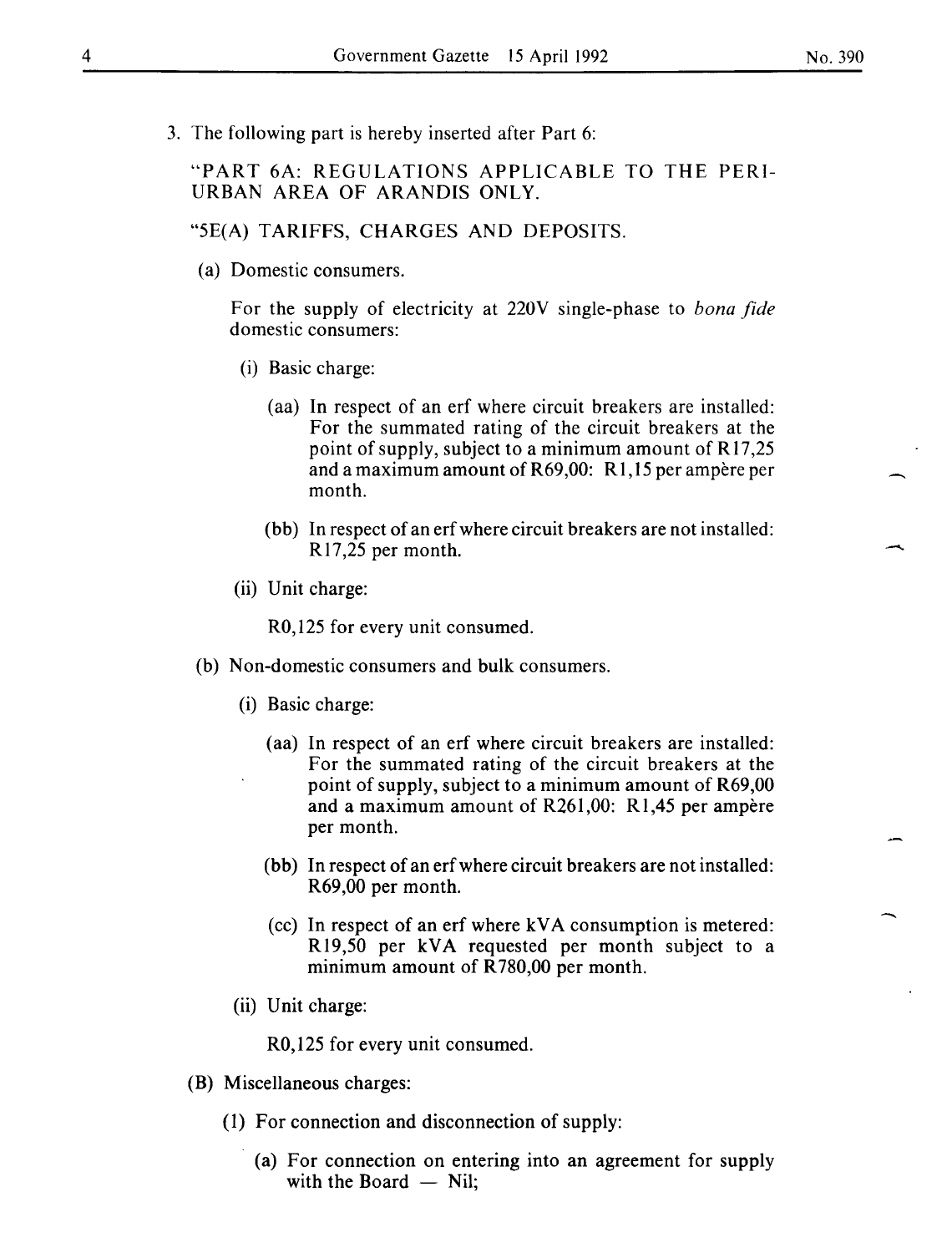•

-

-

-

- (b) for disconnection on termination of an agreement with the  $Board - R10,00;$
- (c) for temporary disconnection required by the consumer  $-$  R<sub>10</sub>,00;
- (d) for reconnection following disconnection referred to in subparagraph  $(c)$  - R10,00;
- (e) for reconnection following disconnection for non-payment of account or breach of contract  $-$  R10,00.
- (2) Special reading of meters-

Where a special reading of a meter is taken at the request of a consumer questioning the accuracy of a reading, if the reading is found to be correct  $-$  R10,00.

- (3) Testing of meters and circuit breakers:
	- (a) Meters:
		- (i) If a consumer is at any time not satisfied with any reading of a meter supplied by the Board and is desirous of having the meter tested, he or she shall apply in writing to the Board within ten days of the last day of the month during which the reading in question was taken, and on payment of a deposit of R20,00, the meter shall be tested by the Board.
		- (ii) If the meter is found to be registering correctly, the deposit shall be forfeited; if the meter is proved incorrect, the Board shall refund the deposit, repair the meter and reconnect it without charge.
	- (b) Circuit breakers.
		- (i) If a consumer is at any time not satisfied with the accuracy of the rating of the circuit breaker controlling his or her installation and is desirous of having such circuit breaker tested, he or she shall apply in writing to the Board, and on payment of a deposit of R20,00, the circuit breaker shall be tested by the Board.
		- (ii) If the circuit breaker is found to be operating correctly the deposit shall be forfeited; if the circuit breaker is found to be operating incorrectly, allowing less current than the given rating, the deposit shall be refunded and a correctly rated circuit breaker installed without charge.
		- (iii) A circuit breaker shall be deemed to be correctly rated if it carries the full rated current for an uninterrupted period of one hour without tripping.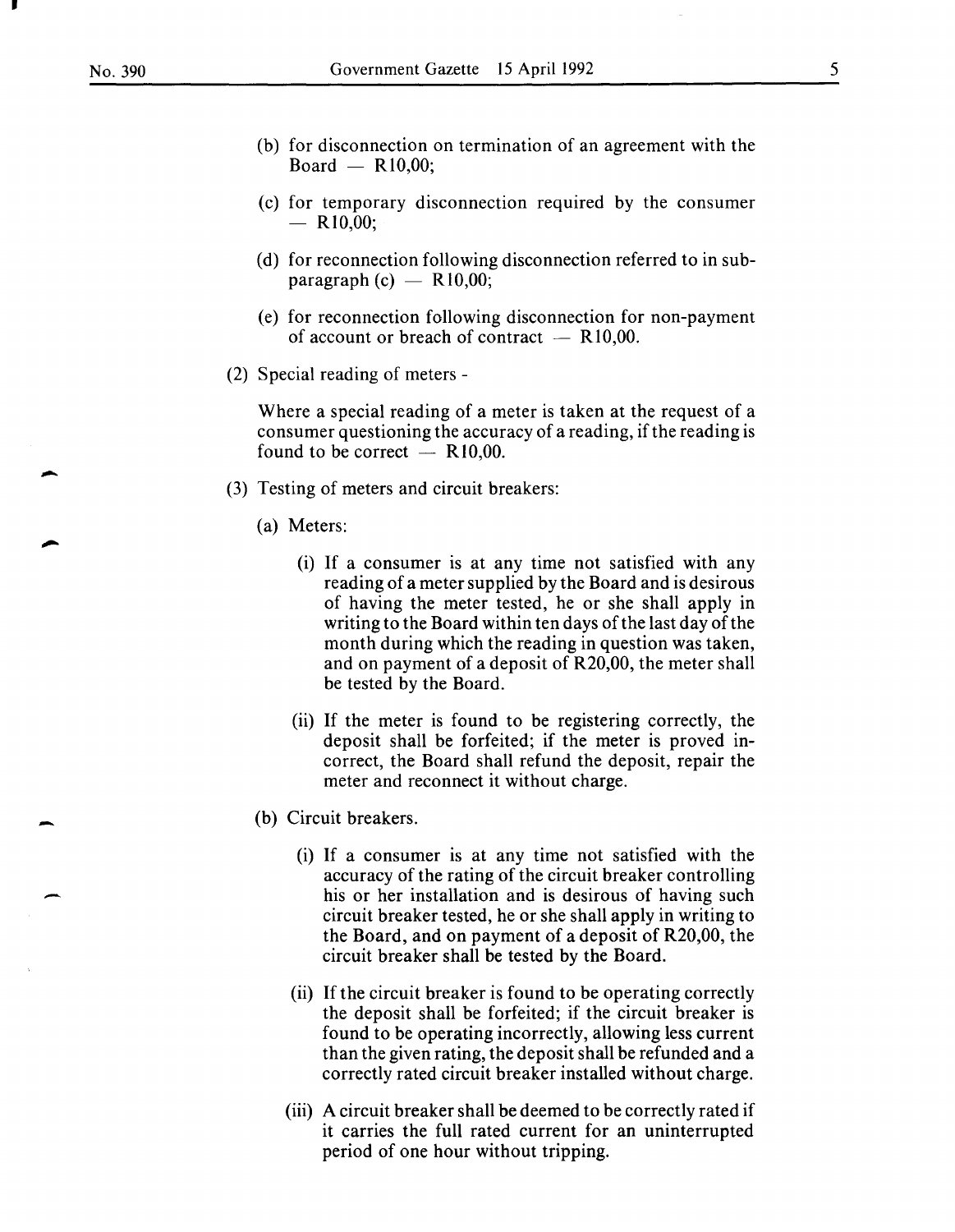( 4) Location and rectification of faults:

If the Board is called upon to locate and rectify a fault and the fault is found to be outside the supply network, then the consumer shall be charged:

- (a) Per call-out during working hours  $-$  R10,00;
- (b) per call-out after working hours  $-$  R20,00.
- (5) Installation charges:

The installation charges for connecting a consumer's premises shall be as follows:

- (a) Metering equipment  $-$  actual cost plus 15%;
- (b) circuit breaker  $-$  actual cost plus 15%;
- (c) overhead conductors or underground cables: calculated at the cost incurred by the Board to supply and install such conductors or cables from the boundary of the consumer's property to the circuit breaker or metering equipment, plus 15%.
- (6) Miscellaneous services:

For work done and services rendered by the Board where such work or services are not chargeable under any of the preceding tariffs, the charge shall be the actual cost of material, labour and transport, plus 15% to cover administrative expenditure.

(7) Late fees:

The Board may charge and recover interest at a rate not exceeding the maximum rate which is from time to time determined by the President and promulgated by notice in the *Gazette,* calculated from the date on which the fee falls due to the date of payment, or the Board may, in lieu of charging such interest, impose and recover a fixed penalty not exceeding one rand on all fees which have not been paid within fifteen days of the date upon which they fell due.

(C) Special agreements:

Notwithstanding the provisions of any of the preceding tariffs and charges, the Board may enter into special agreements with large consumers for the supply to them of electricity in bulk for industrial and other purposes, at the tariffs and charges specified in such agreements.

-

-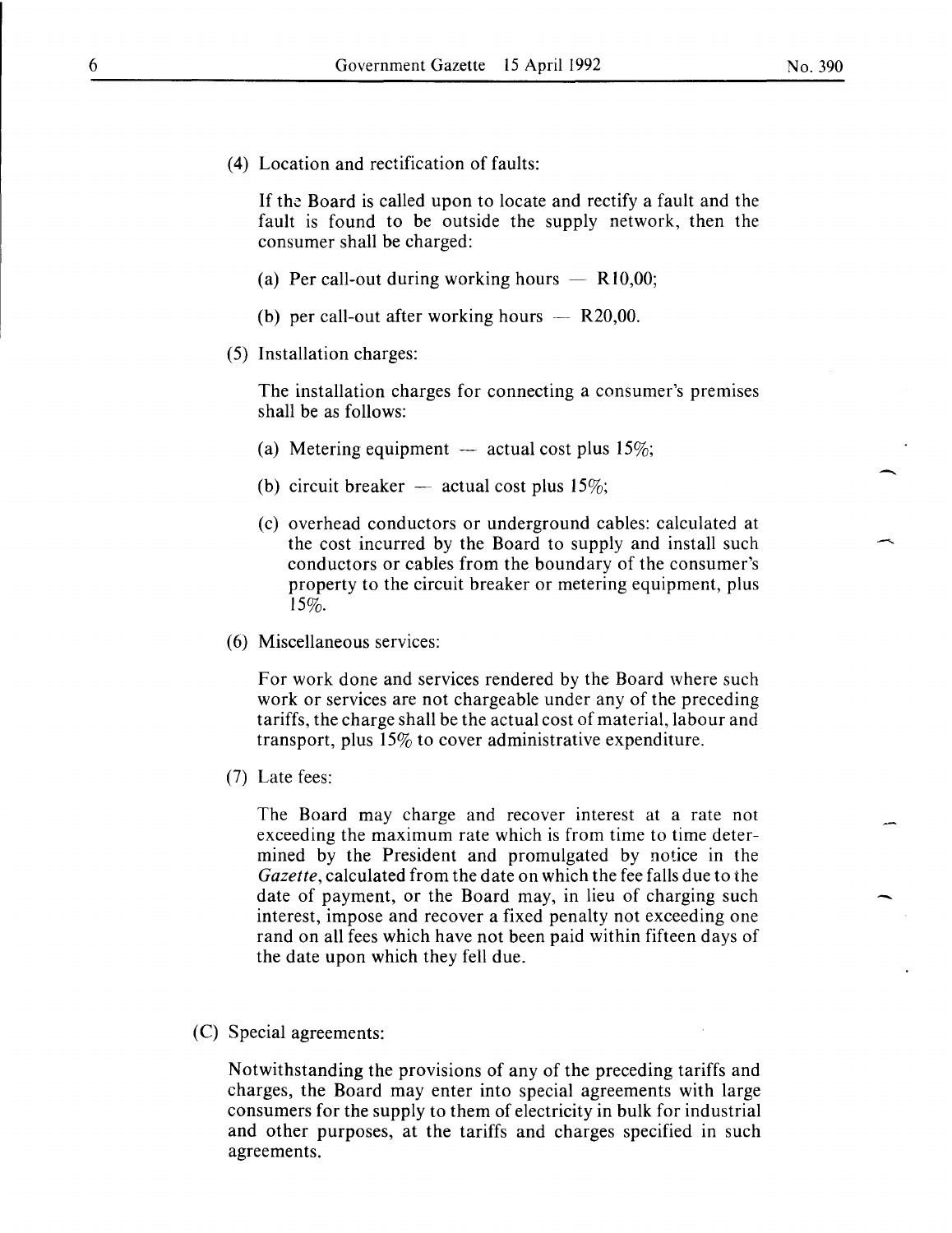I

-

-

-

- (D) Deposits:
	- ( 1) Every consumer other than the State shall deposit with the Board a sum of money equal to the estimated charge for an average month's consumption, but at least thirty rand, as security for payment of charges due or which may become due to the Board under these tariffs in respect of electricity supplied by the Board to such consumer.
	- (2) (a) If the sum so deposited by the consumer under subparagraph (1) at any time thereafter is no longer at least equal to the estimated charge for an average month's consumption, the Board may, by giving such consumer one month's written notice, require such consumer to deposit a further amount with it so that the total sum so deposited will again be at least equal to the estimated charge for an average month's consumption.
		- (b) If a consumer fails to comply with such requirements the supply of electricity to such consumer may be suspended on forty-eight hours written notice.
	- (3) Such deposit shall not be deemed to be payment or part payment of accounts due for the supply of electricity.
	- (4) On cessation of the supply of electricity the amount of such deposit minus any fees which may be due to the Board shall be refunded to the consumer on application.
	- (5) No deposit paid under this tariff shall bear interest.
	- (6) The Board may accept a bank guarantee in lieu of a cash amount where any such deposit exceeds thirty rand.".
- 4. The following heading is hereby substituted for the heading of Part 7:

"PART 7: REGULATIONS APPLICABLE TO THE PERI-URBAN AREA OF ARANDIS, GOCHAS, HENTIES BAY, KAMANJAB, LEONARDVILLE AND WITVLEI.".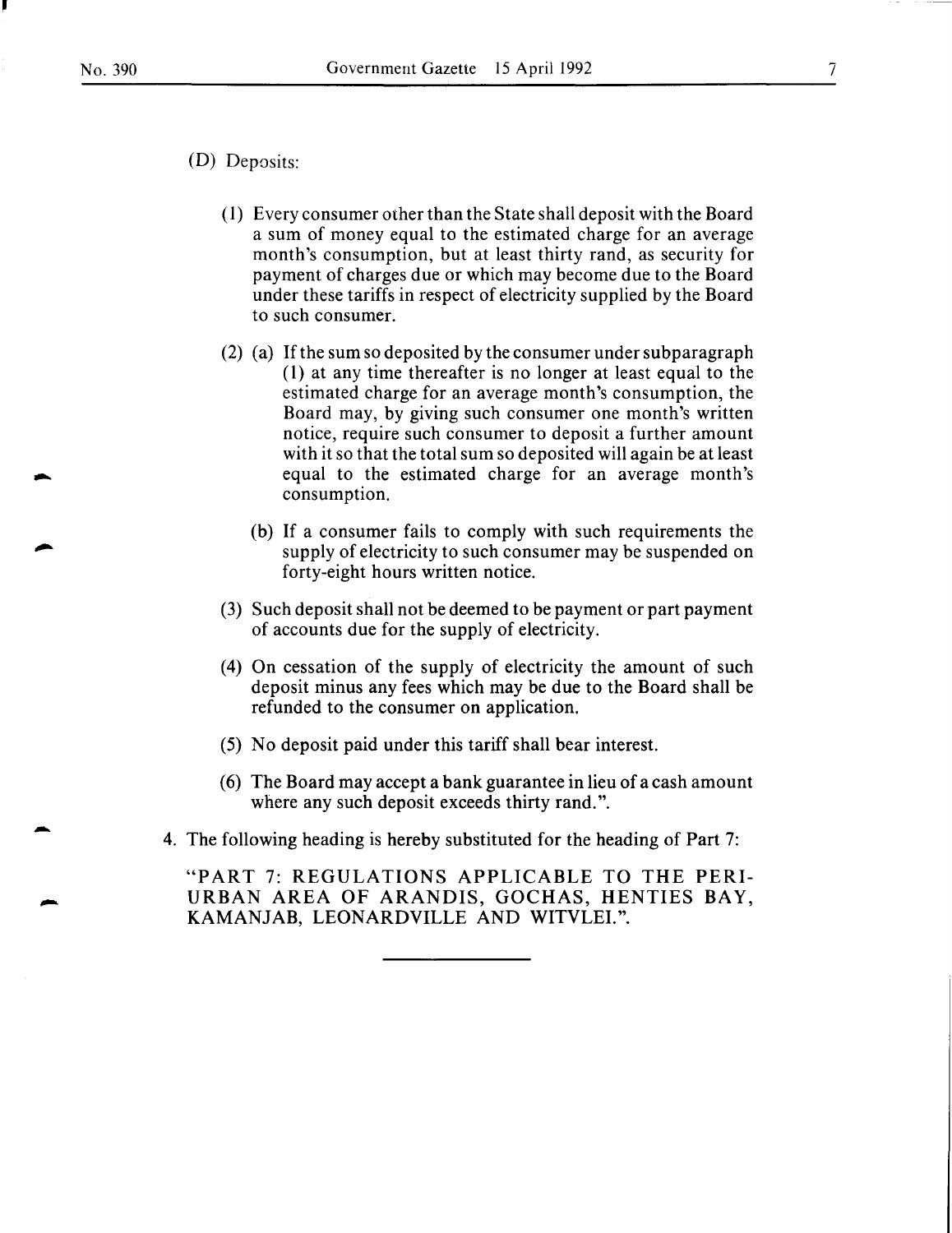#### MINISTRY OF LOCAL GOVERNMENT AND HOUSING

#### No. 39 1992

#### PERI-URBAN DEVELOPMENT BOARD: AMENDMENT OF REGULATIONS ON THE REMOVAL OF NIGHTSOIL, REFUSE AND SLOPWATER

The President has under section 40 of the Peri-Urban Development Board Ordinance, 1970 (Ordinance 19 of 1970), with effect from 1 April 1992, further amended the Regulations on the Removal of Nightsoil, Refuse and Slopwater promulgated under Government Notice 137 of 1972 as set out in the Schedule.

#### SCHEDULE

1. The following regulation is hereby substituted for regulation 15:

"15. These regulations shall, unless expressly stated otherwise therein, apply to the Peri-Urban areas of Arandis, Aranos, Ariamsvlei, Aus, Henties Bay, Kalkfeld, Kalkrand, Kamanjab, Stampriet, Warmbad and Witvlei. ".

2. The Schedule is hereby amended by the insertion of the following item after item 10:

#### "11. In the Peri-Urban Area of Arandis:

- (a) Nightsoil (sewerage) removal service:
	- (i) Basic charge (all consumers), per month  $\ldots$ ........ R13,50
	- (ii) Opening of blockages, per blockage ................... R10,00

#### (b) Refuse removal service:

(i) Residential:

|  | Per refuse container, twice a week, per |  |  |                     |
|--|-----------------------------------------|--|--|---------------------|
|  |                                         |  |  | R <sub>10</sub> ,65 |

(ii) Business:

|  |  | Per refuse container, twice a week, per |  |  |  |  |                     |
|--|--|-----------------------------------------|--|--|--|--|---------------------|
|  |  |                                         |  |  |  |  | R <sub>12</sub> ,65 |

(iii) Bulk Consumers:

Per 5 m3 or part thereof, per month ................... R45,00

(iv) Garden refuse:

Per 5 m3 or part thereof, per month ................... R25,00. ".

-

-

-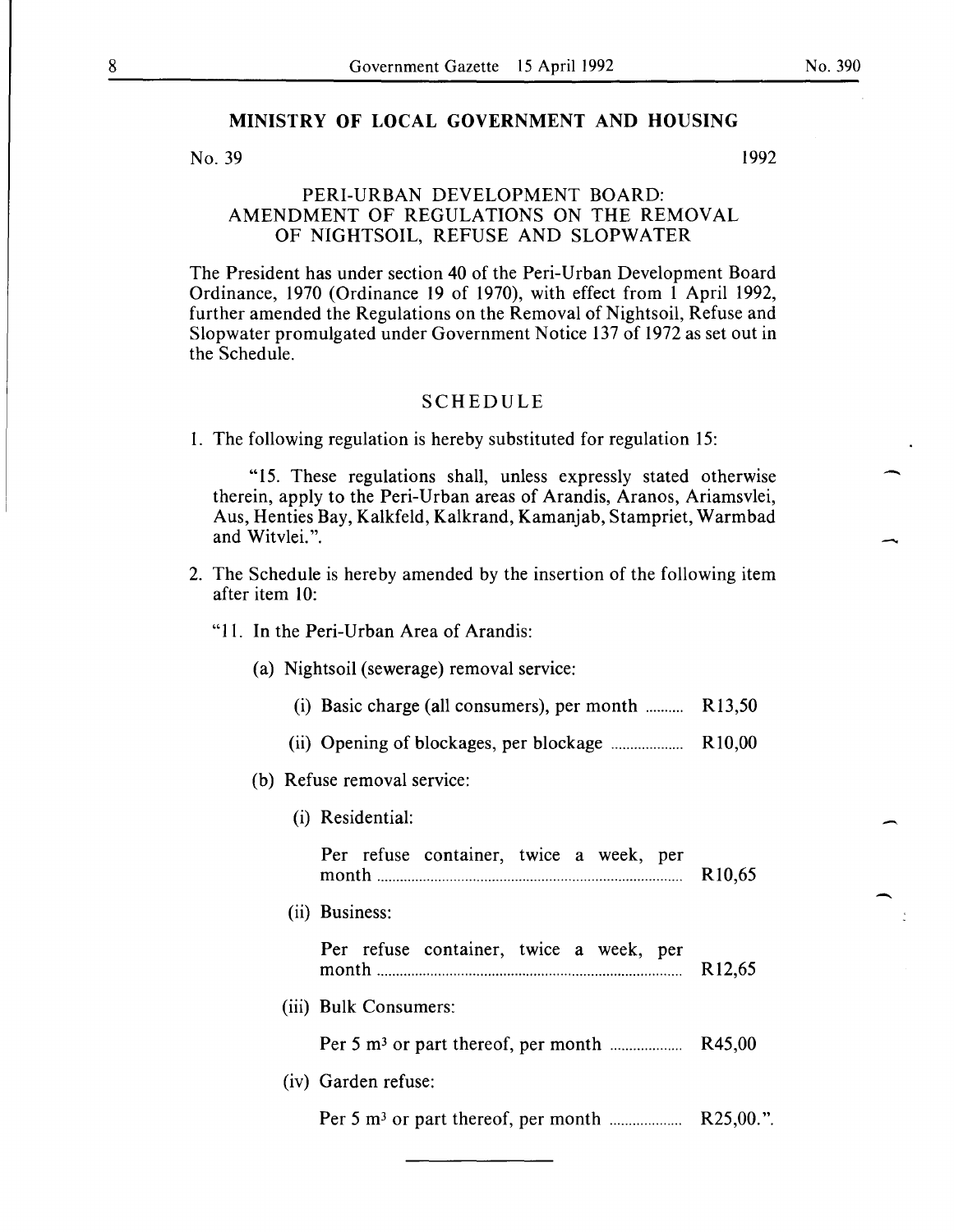-

#### **MINISTRY OF LOCAL GOVERNMENT AND HOUSING**

 $N<sub>0</sub>$ . 40 1992

#### PERI-URBAN DEVELOPMENT BOARD: AMENDMENT OF WATER SUPPLY REGULATIONS

The President has under section 40 of the Peri-Urban Development Board Ordinance, 1970 (Ordinance 19 of 1970), with effect from 1 April 1992, further amended the Water Supply Regulations promulgated under Government Notice 32 of 1972 as set out in the Schedule.

#### SCHEDULE

1. The following regulation is hereby substituted for regulation 10:

"10. These regulations shall apply to the Peri-Urban areas of Aranos, Ariamsvlei, Aroab, Aus, Bethanie, Gochas, Griinau, Henties Bay, Kalkfeld, Kalkrand, Kamanjab, Koës, Leonardville, Maltahöhe, Noordoewer, Stampriet, Warmbad, Witvlei and Arandis.".

2. Schedule **B** is hereby amended by the addition to tariff 1 of the following item:

"(s) Arandis:

| (i) For every kilolitre or part of a kilolitre water con-                                                                                                                                                | R 1,15       |
|----------------------------------------------------------------------------------------------------------------------------------------------------------------------------------------------------------|--------------|
| (ii) A basic charge for the supply of water in respect<br>of every erf which is connected to the water supply<br>of the board, irrespective of whether any water has<br>been consumed or not, per month: |              |
| For water connections with a diameter of $15-$<br>$20 \text{ mm}$                                                                                                                                        | R 6,50       |
| For water connections with a diameter of more than<br>$25 \text{ mm}$                                                                                                                                    | $R42.50.$ ". |
|                                                                                                                                                                                                          |              |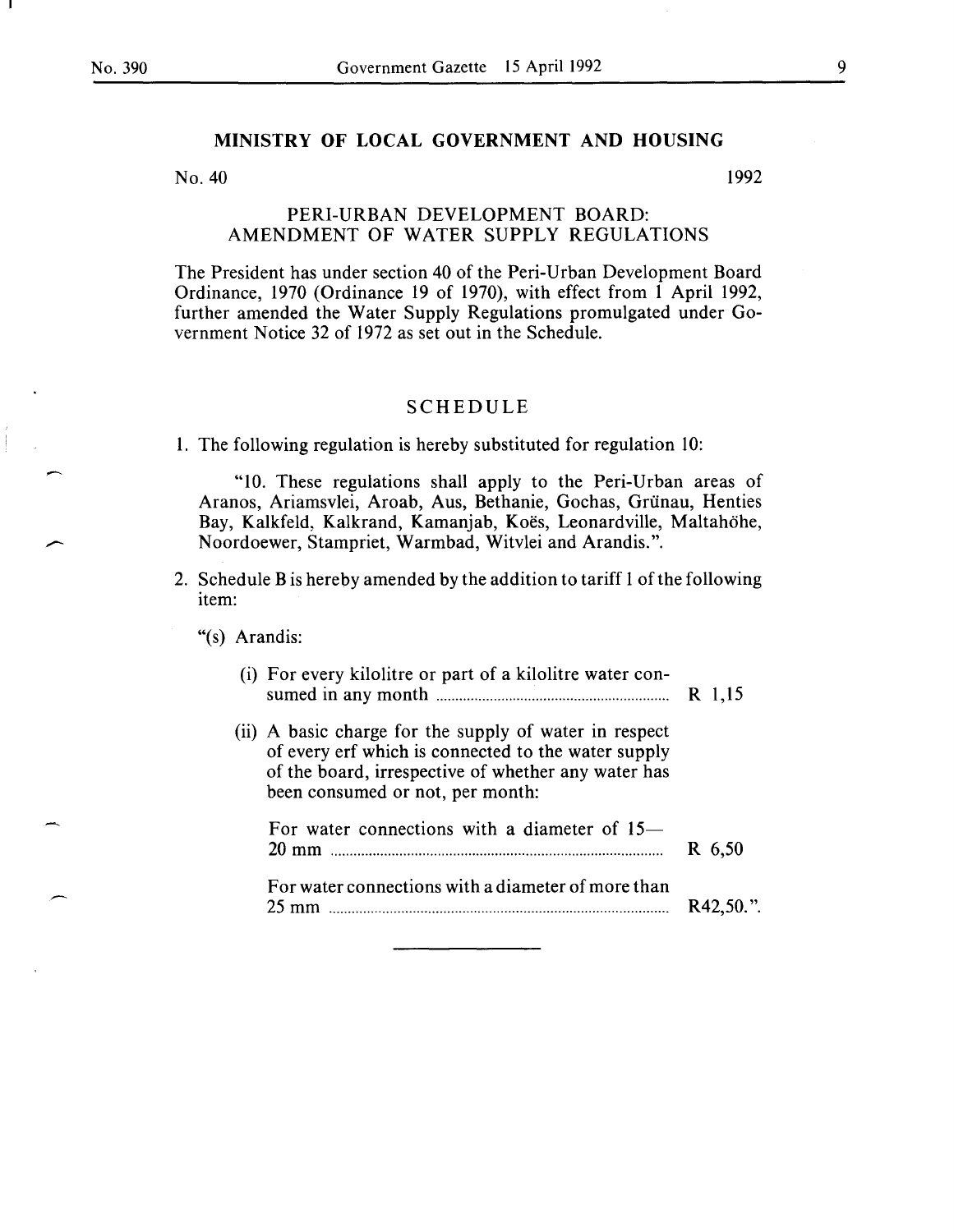-

### MINISTRY OF TRADE AND INDUSTRY

No. 41

1992

#### PRICE CONTROL: AMENDMENT OF MAXIMUM PRICES OF MARGARINE

Under section 4 of the Price Control Act, 1964 (Act 25 of 1964), I hereby amend Government Notice 72 of 15 April 1986 by the substitution-

- (a) in column 4 of Schedule I for the amounts "R53,23", "R59,09", "R1,59", "R69,28", "R76,89", "Rl,66", "R79,76", "R88,54" and "R3,17" of the amounts "R58,67", "R65,12", "Rl,75", "R76,26", "R84,65", "Rl,82", "R87,75", "R97,40" and "R3,49" respectively; and
- (b) in column 4 of Schedule II for the amounts "R63,69", "R70,69", "Rl,52", "R63,69", "R70,69", "Rl,52", "R71,97", "R79,88", "R2,86", "R 74,82", "R83,05", "R2,98", "R 71 ,97", "R 79,88" and "R2,86" of the amounts "R69,98", "R77,67", "R1,67", "R72,49", "R80,47", "R1,73", "R 79, 20", "R 87, 91", "R 3, 15", "R 82, 46", "R 91, 53", "R 3, 28", "R 79, 20", "R87,91" and "R3,15" respectively.

G.J.F. GOUS PRICE CONTROLLER Windhoek, I April 1992

#### MINISTRY OF WILDLIFE, CONSERVATION AND TOURISM

No. 42

1992

#### WITHDRAWAL OF DECLARATION OF AREA AS PRIVATE GAME PARK

In terms of section 22(4)(b) of the Nature Conservation Ordinance, 1975 (Ordinance 4 of 1975), it is hereby made known that the President has under section  $22(4)(a)$  of the said Ordinance withdrawn the declaration as a private game park of the area described in the relevant paragraph of the Schedule to Proclamation 34 of 1971 and to which the name Malta Private Game Reserve was allotted.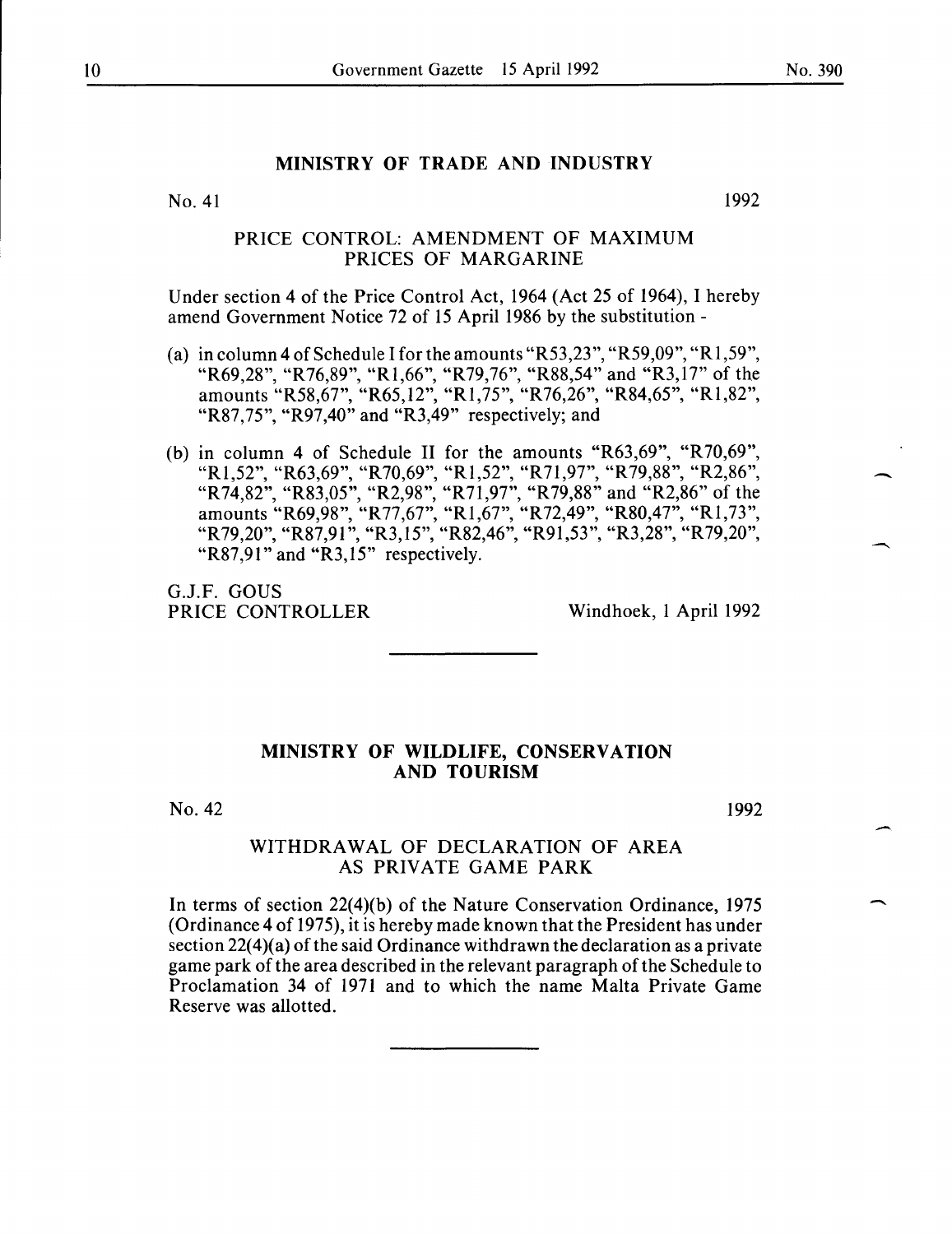-

## **General Notices**

#### CITY OF WINDHOEK

No. 23 1992

#### AMENDMENT OF TOWN PLANNING SCHEME

Notice is hereby given in terms of Article 17 of the Town Planning Scheme No. 18 of 1954 as amended, that the Municipality of Windhoek intends submitting for approval by the Cabinet certain amendments to the Town Planning Scheme (in accordance with the approval of Proclamation No. 16 of 1976).

The amendments include the following:

(a) Rezoning and reservation of land;

(b) Amendments of scheme conditions.

Amendment Schemes No. 14 and No. 15 which include plans of the relevant areas, lie for inspection during office hours at the office of the Town Planner, Room 702, Municipal Offices, Independence Avenue.

J.G.B. BLIGNAUT TOWN CLERK

#### MUNICIPALITY OF MARIENTAL

No. 24

1992

#### PERMANENT CLOSURE OF ERF 1 AIMABLAAGTE

Notice is hereby given in terms of Section 183(1)(b)(ii) of the Municipal Ordinance (Ordinance 13 of 1963), as amended, that the Municipality intends to close permanently for public use the open space as indicated on plan 263 574  $\times$  1. This plan is open for inspection during office hours at the offices of the Municipality of Mariental.

Objections against the proposed closure must in accordance with Section 183(3) of the abovementioned Ordinance be served within thirty (30) days after the last appearance of this notice to the Permanent Secretary, Ministry of Local Government and Housing, Private Bag 13289, Windhoek, 9000.

TOWN CLERK MARIENTAL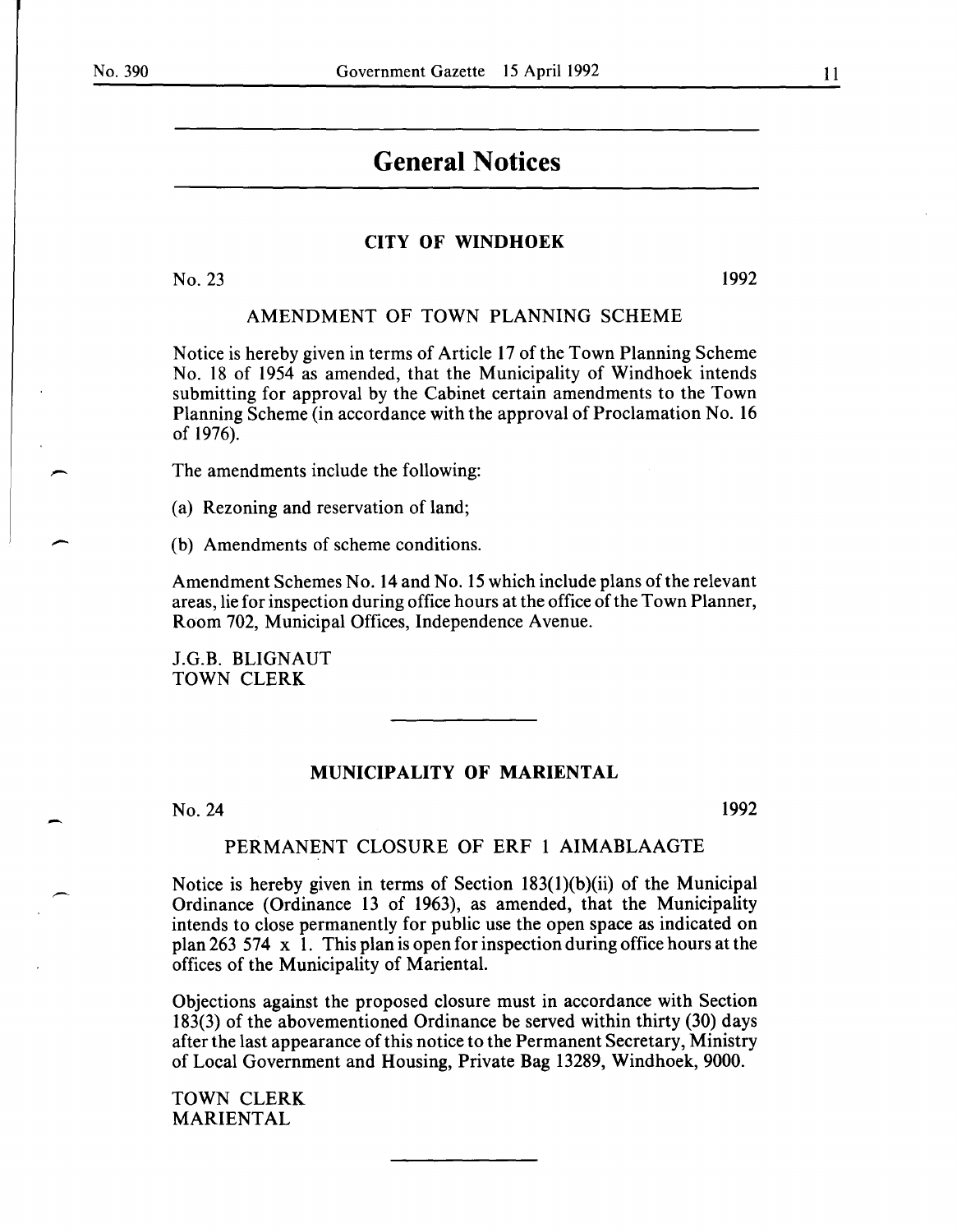#### **MUNICIPALITY OF OKAHANDJA**

No. 25

1992

#### PERMANENT CLOSURE OF PORTION OF A STREET (ERF 2) IN OKAHANDJA

Notice is hereby given in terms of Section 183(l)(b)(ii) of the Municipal Ordinance (Ordinance 13 of 1963), as amended, that the Municipality intends to close permanently for public use the open space as indicated on plan 263 590 SC. This plan is open for inspection during office hours at the offices of the Municipality of Okahandja.

Objections against the proposed closure must in accordance with Section 183(3) of the abovementioned Ordinance be served within thirty (30) days after the last appearance of this notice to the Permanent Secretary, Ministry of Local Government and Housing, Private Bag 13289, Windhoek, 9000.

TOWN CLERK OKAHANDJA

#### **MUNICIPALITY OF OUTJO**

No. 26

1992

#### PERMANENT CLOSURE OF PORTION OF A STREET IN ETOSHAPOORT

Notice is hereby given in terms of Section 183(1)(b)(ii) of the Municipal Ordinance (Ordinance 13 of 1963), as amended, that the Municipality intends to close permanently for public use the open space as indicated on plan  $OJ1SD/C$ . This plan is open for inspection during office hours at the offices of the Municipality of Outjo.

Objections against the proposed closure must in accordance with Section 183(3) of the abovementioned Ordinance be served within thirty (30) days after the last appearance of this notice to the Permanent Secretary, Ministry of Local Government and Housing, Private Bag 13289, Windhoek, 9000.

TOWN CLERK OUTJO

-